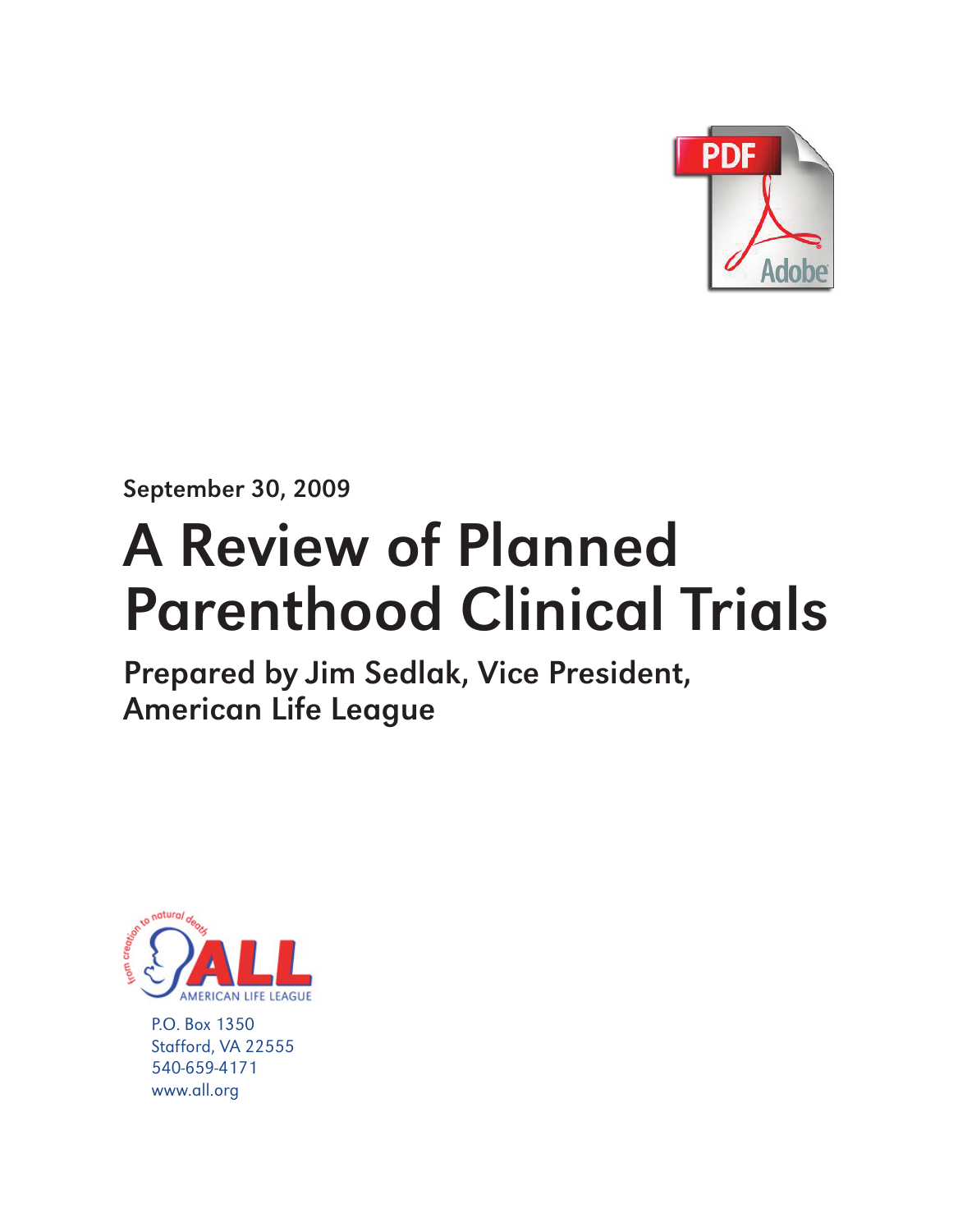# A Review of Planned Parenthood Clinical Trials

Prepared by Jim Sedlak, Vice President, American Life League

Last year, we brought you the story of how Planned Parenthood has been getting involved in clinical trials as a way to increase its professional identity and as a way to increase its income. We have recently completed a review of the government database on clinical trials and found 33 of them that involved Planned Parenthood.

Presented below is a great deal of detail on the various trials involving Planned Parenthood. We do not expect you to be interested in all this detail, but are presenting it to you so that…

- ... You will get a sense of the scope of Planned Parenthood's involvement.
- ... You will have the data to understand that Planned Parenthood is not just another organization doing abortions and other procedures, but it is intimately involved in creating and evaluating techniques and finding ever more "efficient" ways of killing babies.
- ... You will understand how much of Planned Parenthood's efforts involve underage girls and how much its activities in this area are funded by our own government agencies.
- ... You will be able to talk to your elected officials and make them understand just how much federal agencies are involved with Planned Parenthood and how shutting off Planned Parenthood's taxpayer money is much more than stopping Title X funds.

A total of 28 Planned Parenthood affiliates were involved in these trials — many of the affiliates were involved in more than one trial.

## Trials on Underage Girls

Of particular interest were the 10 trials (30 percent) that involved girls under the age of 18. Of those trials, one was on girls as young as 13; three more involved girls as young as 14; another five are on girls as young as 15; and the tenth trial involves girls as young as 16.

As you read the information below, please remember that, in most states, minor girls being involved in sexual activity is considered sexual abuse and is illegal.

The Planned Parenthood affiliates doing the clinical trials with minor children include Planned Parenthood of Georgia, Planned Parenthood Mar Monte, Planned Parenthood of Central North Carolina, Planned Parenthood League of Massachusetts, Planned Parenthood of Maryland, Planned Parenthood of Shasta-Diablo, Planned Parenthood Golden Gate, Virginia League of Planned Parenthood, Planned Parenthood of New York City, and Planned Parenthood of Houston and Southeast Texas.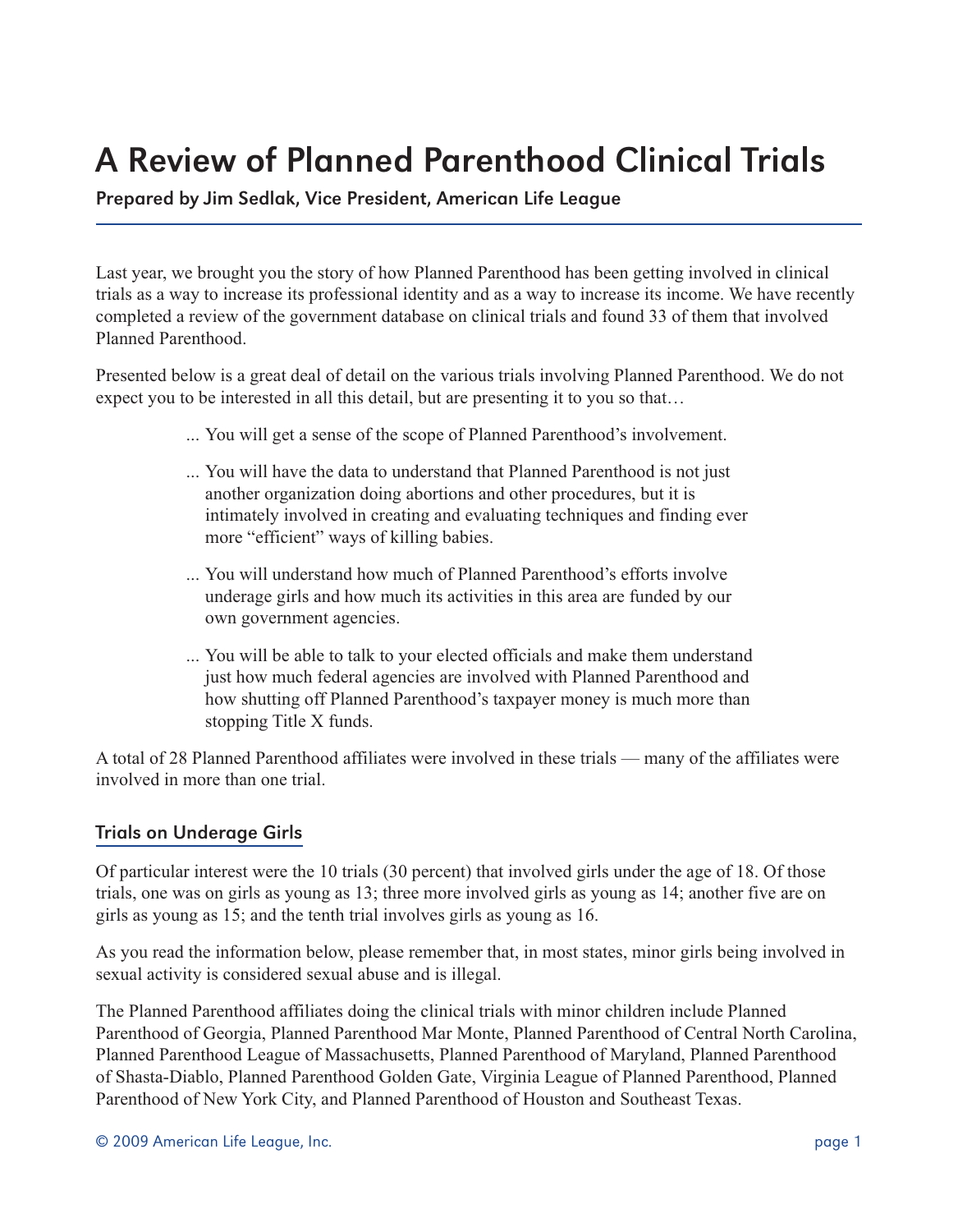These trials involve a number of different programs and products. Here are the details of the 10 trials on underage girls:

- 1. Two of the trials are specifically aimed at getting these minor girls to take their birth control more consistently by sending them text messages reminding them to take their pills.
	- a. One of those trials is sponsored by Columbia University and is aimed at New York City girls as young as 15.
	- b. The second one is sponsored by "an anonymous foundation" and has the Planned Parenthood League of Massachusetts determining whether there is increased oral contraceptive pill adherence in girls as young as 14, receiving daily text-messaging reminders to take their OCP.
- 2. Emory University is a sponsor of three of the clinical trials, all involving underage African-American girls:
	- a. Emory and pharmaceutical company Merck are conducting a trial with Planned Parenthood of Georgia to increase the use of its Gardasil shot among 13- to 17-year-old African-American girls.
	- b. Emory and the National Institutes of Health are conducting a trial with Planned Parenthood of Georgia to develop and test a culturally and gender-appropriate (African-American girls) sexual health education program designed to promote long-term maintenance of HIV preventive sexual behaviors over a long follow-up period. Girls as young as 14 are participating in this trial.
	- c. Emory and the National Institutes of Health are also conducting another trial with Planned Parenthood of Georgia to study the efficacy of a multi-session HIV prevention program (HORIZONS HIV) for African-American female teens. This completed trial accepted girls as young as 15.
- 3. Planned Parenthood Mar Monte in California and Planned Parenthood of Central North Carolina are involved in clinical trials to increase the use of emergency contraception among sexually active girls aged 14- to 24-years-old. The trials are being sponsored by the National Institute of Child Health and Human Development.
- 4. Planned Parenthood in Maryland is involved in a National Institute of Child Health and Human Development clinical trial to study the risk of chlamydia and gonorrhea in children as young as 15.
- 5. Two Planned Parenthood California affiliates (Planned Parenthood Shasta Diablo and Planned Parenthood Golden Gate) are conducting trials sponsored by the University of California at San Francisco and the National Institutes of Health. The purpose of these trials is to examine "such things as the relationship between partnerships, parental and peer influences, and contraceptive choice; factors associated with long term continuation of contraceptive methods; attributes of new hormonal contraceptive associated with user satisfaction and long-term continuation; and the extent to which high-risk women who use these methods are also condom users and determine the characteristics of these users." These trials are accepting girls as young as 15.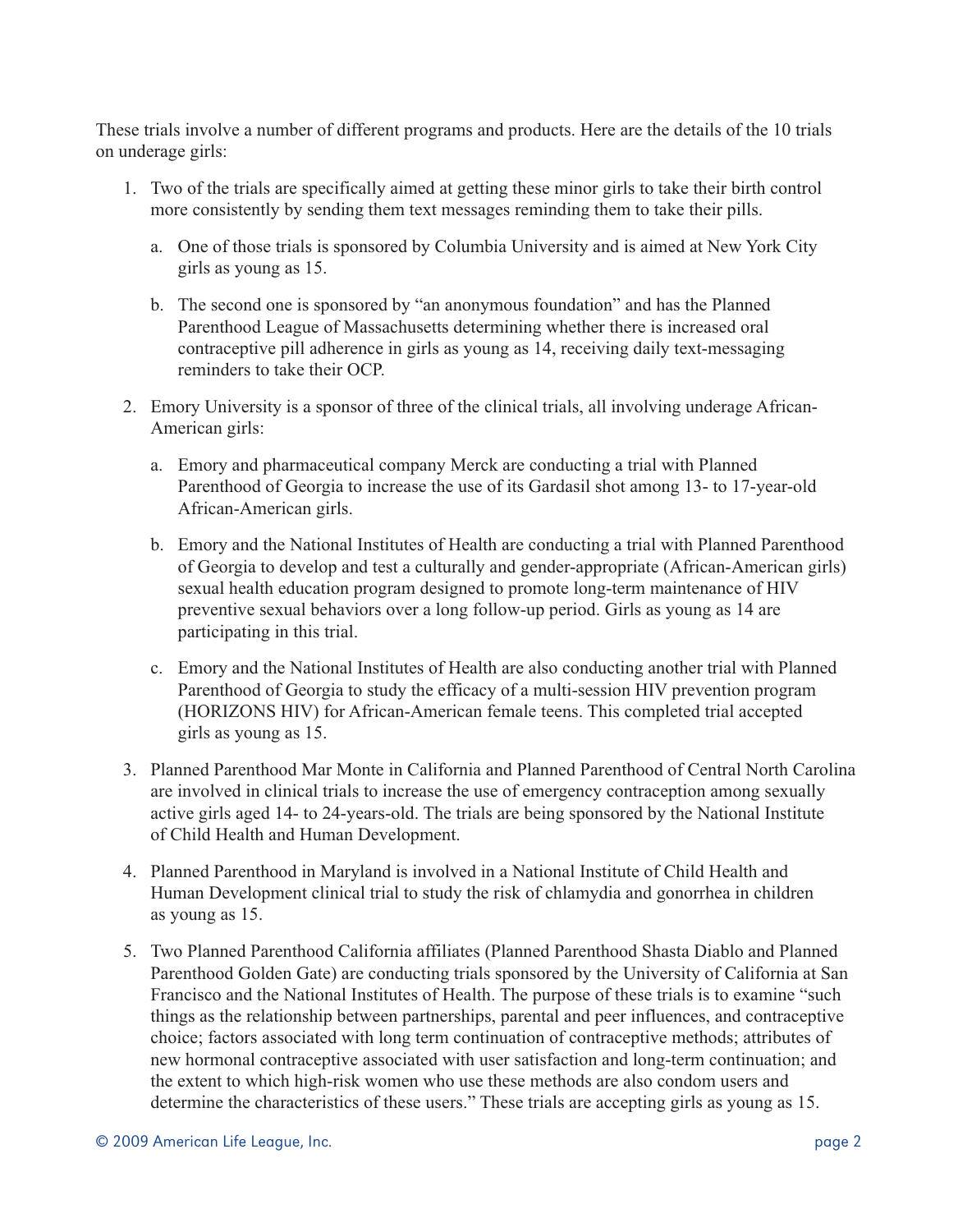- 6. The Virginia League of Planned Parenthood is involved in a clinical trial to get girls as young as 15 to use a "quick start" method of using the NuvaRing in adolescents. The trial is sponsored by Bayer, the American College of Obstetricians and Gynecologists, and Virginia Commonwealth University.
- 7. Planned Parenthood of Houston, Texas, is one of 120 various locations where KV Pharmaceutical is conducting clinical trials of a new vaginal infection drug. The trial includes girls as young as 16.

#### Trials involving medical abortion techniques

Planned Parenthood, operator of the nation's largest abortion chain, is involved in some trials involving medical abortion techniques.

- 1. Planned Parenthood of Waco is involved in a trial, paid for by Gynuity Health Projects, on changing the way misoprostol is given to a woman after she has been given methotrexate to start a medical abortion. The FDA-approved procedure is that misoprostol should be given vaginally in the office. At Planned Parenthood today, women are routinely told to take it orally at home. This trial is to test giving it to women buccally (a drug delivery method where the drug is administered in the mouth, not by swallowing but by absorption through the skin of the cheek; often by placing between the top gum and the inside of the lip).
- 2. Planned Parenthood League of Massachusetts and Society for Family Planning are involved in a trial on the effectiveness of buccally administered misoprostol instead of a Dilapan-S rod placed three to four hours before a dilation and evacuation abortion.
- 3. Planned Parenthood of San Diego and Planned Parenthood of New York City are both involved in a trial funded by Gynuity Health Projects and the David and Lucile Packard Foundation to "investigate the possibility that medical abortion using mifepristone and misoprostol can be administered in a manner that is simpler and less costly than that routinely employed [no sonogram and only one visit] in the United States."

#### Trials involving birth control techniques

Planned Parenthood distributes birth control at over 800 facilities across the country. It is involved in a number of clinical trials concerning emergency contraception and the delivery of birth control shots.

- 1. Planned Parenthood in Utah is conducting a trial funded by the University of Utah and an anonymous foundation. The stated purpose of the trial is "to see if women presenting for emergency contraception are willing to accept the copper intrauterine device." This will be accomplished by offering all women who present for EC at participating Planned Parenthood Utah clinics during the study period the option of having the copper IUD or Plan B. Women who agree to the study will be followed for six months.
- 2. Planned Parenthood in Chapel Hill, North Carolina is running two trials: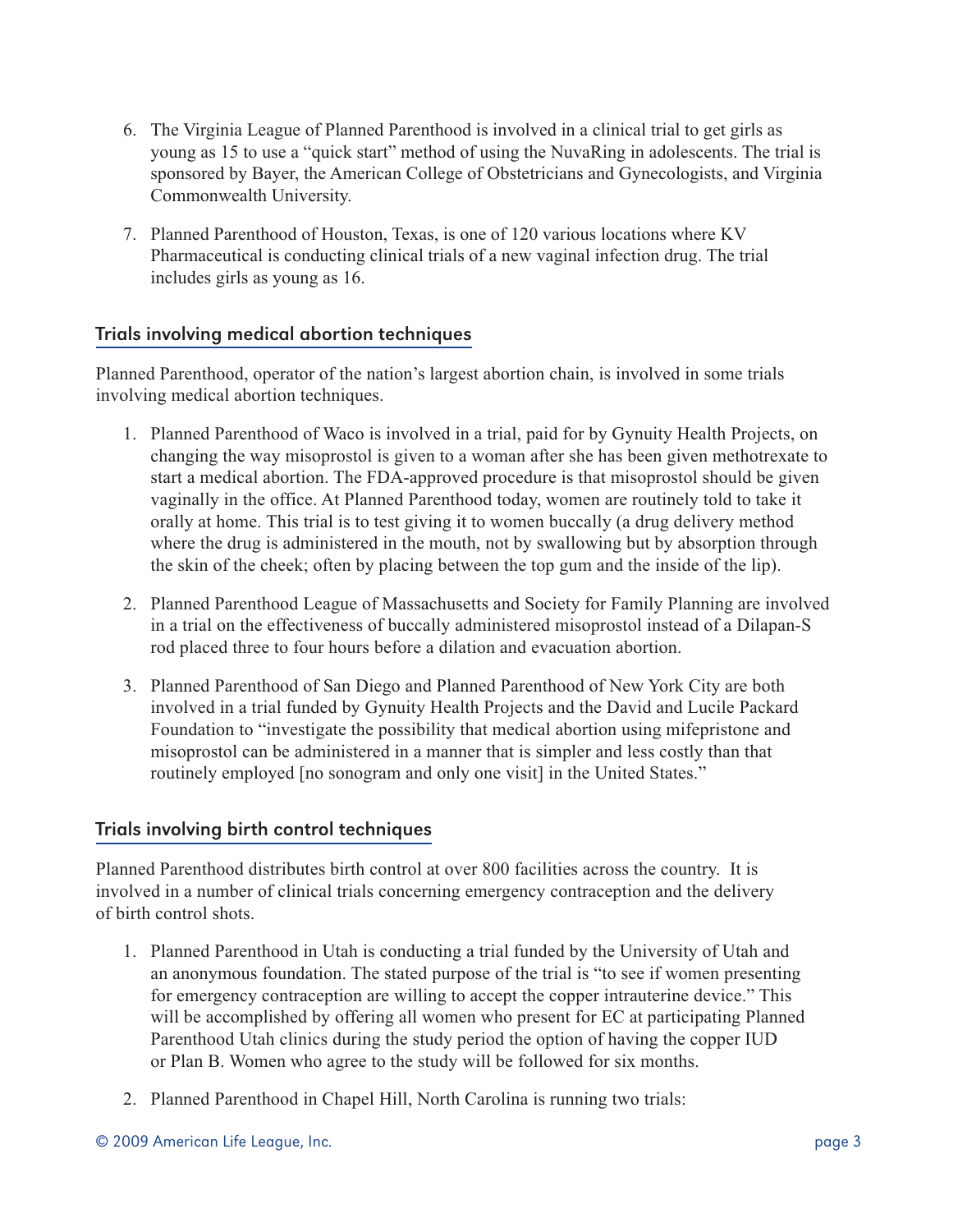- a. The first is funded by Pfizer, the University of North Carolina Chapel Hill and Planned Parenthood Federation of America. The purpose of the trial is to train women to selfadminister Depo-Provera shots at home.
- b. The second is also funded by Pfizer. The purpose of this study is to see if it is feasible to have women receive their second and third birth control injection (with Depo-Provera) at a pharmacy compared with receiving it at a Planned Parenthood clinic.

## Trials on Pain Reduction

It appears clear that if you are a Planned Parenthood insider and you want to send would-be trials on pain management to one of your affiliates, there is only one natural choice: Planned Parenthood of Columbia-Williamette in Portland, Oregon. This affiliate is involved in more clinical trials (six) than any other Planned Parenthood affiliate. Five of the six are about pain. The six trials are

- 1. Reducing pain during a first trimester abortion through an intrauterine lidocaine (a numbing medication) infusion. The trial was sponsored by the Oregon Health and Science University. This trial was completed in 2004.
- 2. Another clinical trial sponsored by Oregon Health and Science University examines the effect of lidocaine inside the uterus on patient pain during an early abortion, compared to the paracervical block (lidocaine injected on either side of the cervix). This began in 2007.
- 3. In 2008, a trial studied the analgesic effects of combined ketorolac and lidocaine in a paracervical block during an abortion. This trial was sponsored by Johns Hopkins. The trial is also being conducted at Planned Parenthood of Maryland's Baltimore clinic.
- 4. Another trial on the use of lidocaine to reduce pain began in 2007. This one was directed at the pain subjects experience during and after Essure transcervical tubal sterilization. Again, the sponsor of this trial was the Oregon Health and Science University.
- 5. Reducing pain of IUD insertion by using misoprostol (a medication that softens the cervix) before placing an IUD. The trial is sponsored by the Oregon Health and Science University.
- 6. To assess the safety and efficacy of a new emergency contraceptive called Ella. Ella is designed to "prevent pregnancy" when taken three to five days after unprotected sexual intercourse. The trial is sponsored by HRA Pharma and is also being done at 15 other Planned Parenthood clinics. HRA Pharma reportedly expects to launch Ella in 2009.

In addition to these trials at Planned Parenthood in Oregon,

- 1. The Planned Parenthood affiliate in San Diego completed a trial in 2008 that examined how best to control the pain of a first trimester suction curettage abortion. That trial was sponsored by the University of California at San Diego.
- 2. The Planned Parenthood League of Massachusetts conducted a clinical trial sponsored by an anonymous foundation "to determine the equivalency of oral conscious sedation and intravenous conscious sedation for first trimester surgical abortion." The clinical trial system indicates this trial was terminated prior to completion.